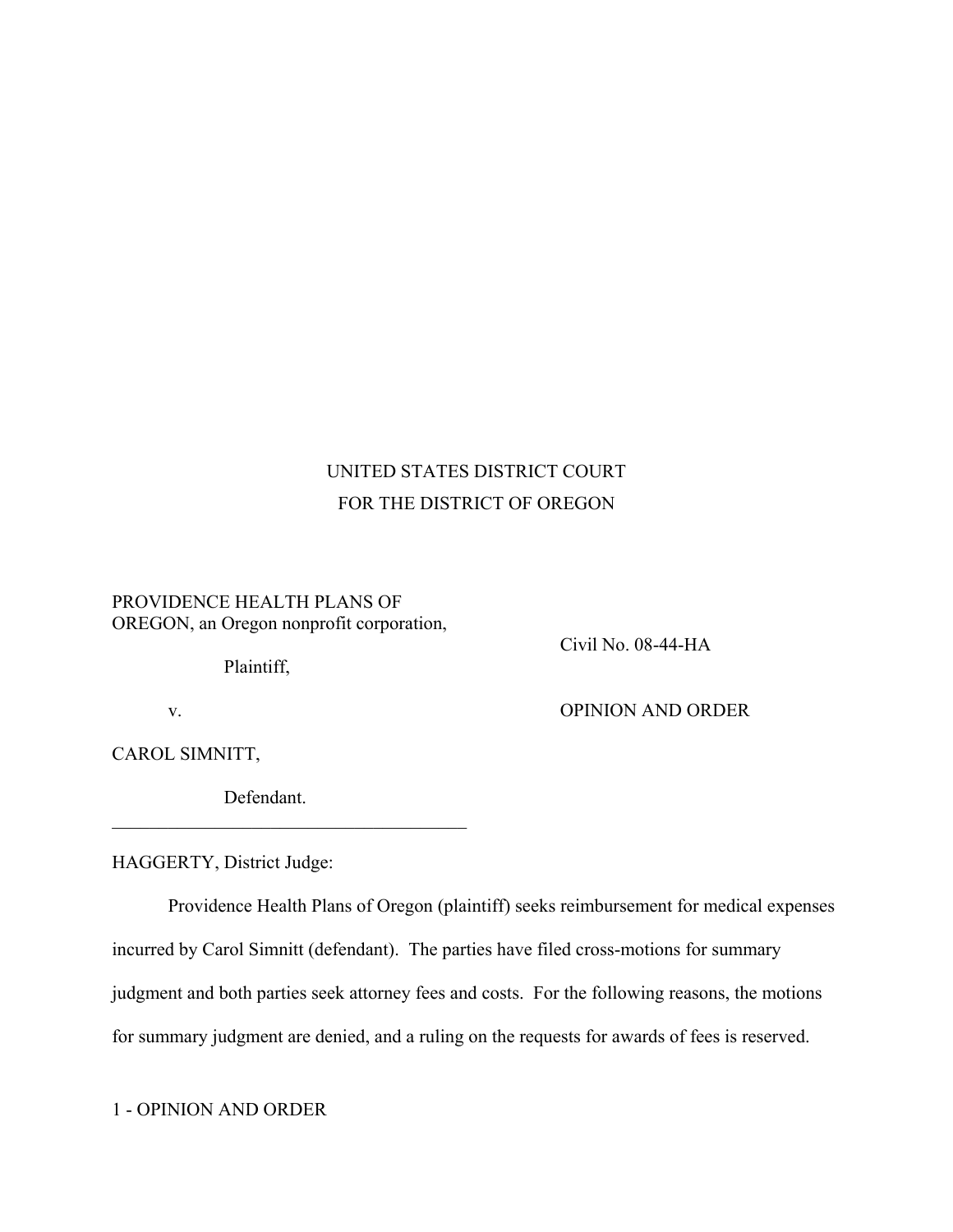## **I. STANDARDS**

A party is entitled to summary judgment as a matter of law if "the pleadings, depositions, answers to interrogatories, and admissions on file, together with affidavits, if any, show there is no genuine issue as to any material fact." Fed. R. Civ. P. 56(c); *see Bahn v. NME Hosps., Inc.*, 929 F.2d 1404, 1409 (9th Cir. 1991). On cross-motions for summary judgment, the court must consider each motion separately to determine whether either party has met its burden with the facts construed in the light most favorable to the party opposing the motion. *Fair Housing Council of Riverside County, Inc. v. Riverside Two*, 249 F.3d 1132, 1136 (9th Cir. 2001). Each moving party carries the initial burden of proof and meets this burden by identifying portions of the record on file that demonstrate the absence of any genuine issue of material fact. *Celotex Corp. v. Catrett*, 477 U.S. 317, 322-24 (1986). Once the initial burden is satisfied, the burden shifts to the party opposing the motion to demonstrate through the production of probative evidence that there remains an issue of fact to be tried. *Id.* 

The court must view the evidence in the light most favorable to the non-moving party. *Fairbank v. Wunderman Cato Johnson*, 212 F.3d 528, 531 (9th Cir. 2000) (citations omitted). All reasonable doubt as to the existence of a genuine issue of fact should be resolved against the moving party. *MetroPCS, Inc. v. City and County of S.F.*, 400 F.3d 715, 720 (9th Cir. 2005) (citation omitted). Where different ultimate inferences may be drawn, summary judgment is inappropriate. *Sankovich v. Ins. Co. of N. Am.*, 638 F.2d 136, 140 (9th Cir. 1981) (citing Fed. R. Civ. P. 56(c)).

Deference to the non-moving party has limits. Each opposing party "must set forth specific facts showing that there is a genuine issue for trial." Fed. R. Civ. P. 56(e). The "mere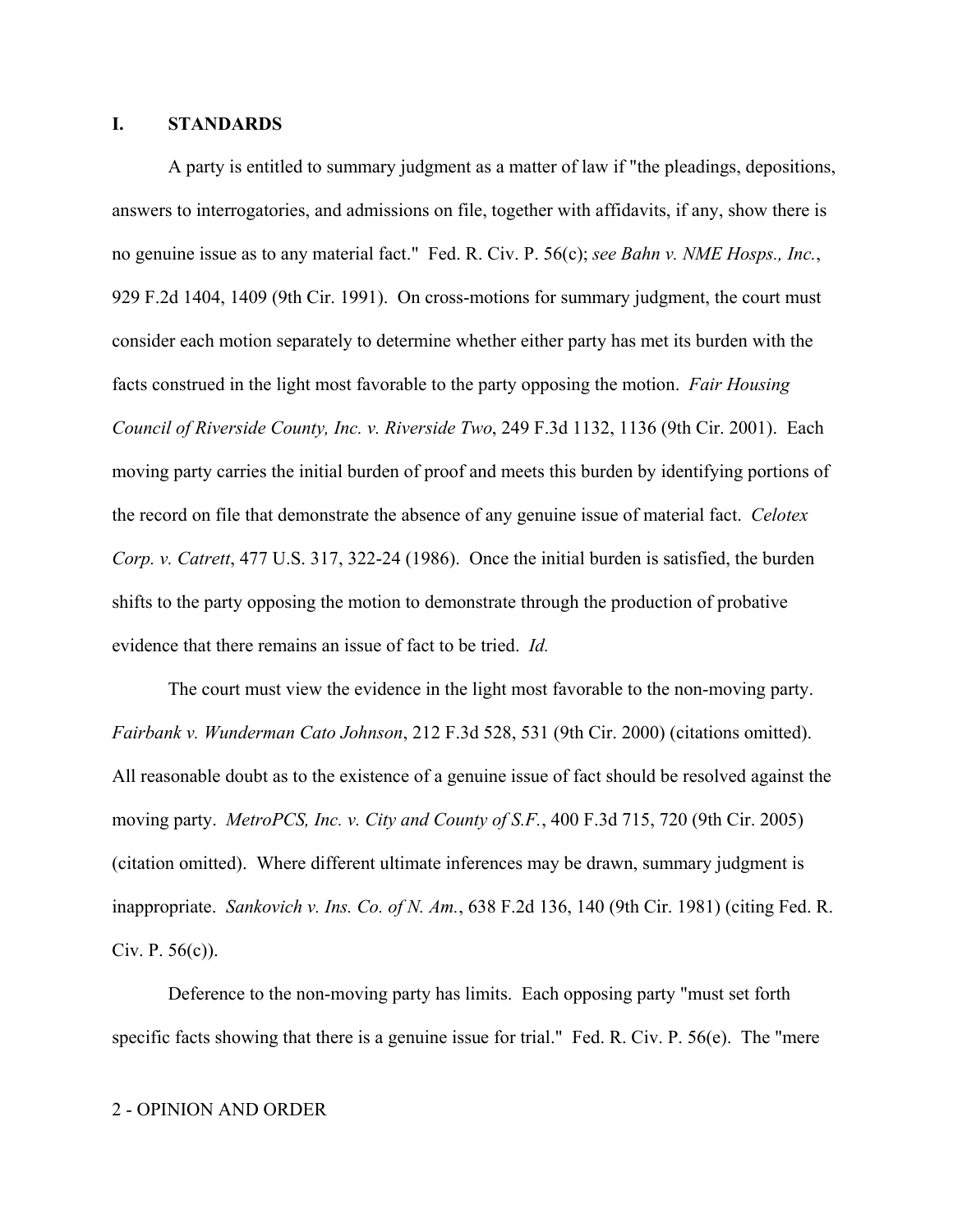existence of a scintilla of evidence in support of the [opposing party's] position would be insufficient." *Anderson v. Liberty Lobby Inc.,* 477 U.S. 242, 252 (1986). Where "the record taken as a whole could not lead a rational trier of fact to find for the non-moving party, there is no genuine issue for trial." *Matsushita Elec. Indus. Co. v. Zenith Radio Corp.,* 475 U.S. 574, 587 (1986).

## **II. BACKGROUND**

The following facts are undisputed.

Plaintiff operates a benefit plan for Providence Health Systems employees. Defendant was employed by Providence Health Systems and participated in the benefit plan.

On April 1, 2005, defendant was involved in a serious car accident. The tortfeasor, a teenage male, crossed the center line at a high rate of speed and crashed head-on into defendant's automobile. As a result of the accident, the tortfeasor was killed and defendant suffered serious injuries. Defendant incurred \$442,792.59 in medical bills related to the accident. Plaintiff paid for defendant's medical care. The \$442,792.59 figure was reduced to \$143,194.69 due to writeoffs and pre-existing agreements with medical providers.

Defendant subsequently recovered \$250,000: \$25,000 from the tortfeasor and \$225,000 from her own car insurance's Underinsured Motorist (UIM) policy.

Plaintiff's Summary Plan Description (SPD) – entitled the "PHS Employee Member Handbook" – contains a section dealing with third-party subrogation. The section titled "Benefits From Other Sources" reads as follows:

### **Third party liability (subrogation)**

Sometimes a third party pays for a member's medical expenses because the member was injured by them.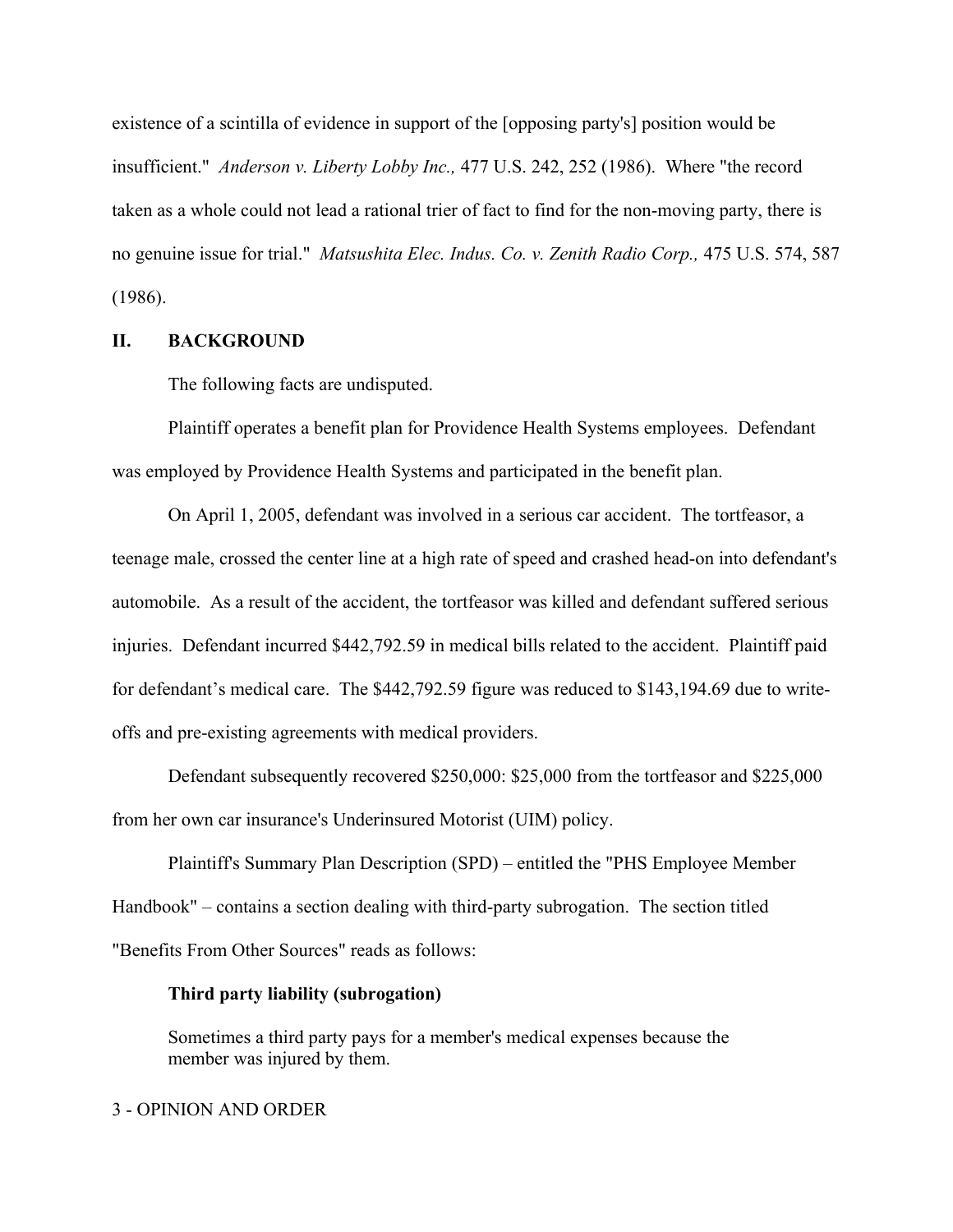*Example: You are hurt in a store and the owner was at fault for your injury, the owner or owner's insurance may be responsible for your medical care and services related to your injury.*

In these types of situations, your Plan coverage is secondary. We need detailed information from you whenever you use your Plan because of:

- a workplace accident, injury or illness;
- an injury or illness that may result in a lawsuit, or for which you expect to receive a settlement;
- a motor vehicle accident.

## *Recovering money from a third party*

The Plan may recover money from a third party, usually an insurance carrier, who may be responsible for paying for your treatment for an illness or injury. The Plan may sue in your name, if necessary.

By accepting membership in the Plan, you make an agreement with  $us - if$  you receive a settlement for an illness or injury, you must pay us back for the cost of your treatment.

*Example: You are injured while on a weekend visit to a coastal resort. You sue, and are awarded \$7,500 plus attorney's fees. Meanwhile, the Plan has paid a total of \$6,000 for treatment of your injury, so you must reimburse us for \$6,000 out of your settlement.*

Before you accept any settlement, you must let us know the terms, and tell the third party that we have an interest in the settlement. If you have medical bills after your [sic] receive a settlement, we will not pay those bills until your settlement is exhausted.

## *Notification*

If you are using your Plan benefits for an illness or injury you think may be the responsibility of another party, notify us in writing as soon as possible. In addition, if we identify a claim that may be the responsibility of a third party, we will ask you for more information about how you were injured, and what you are doing to determine the legal liability of the third party who may be at fault.

We also will agree in writing to the following:

- Repay us for medical expenses that we paid related to your subrogated situation to the extent the law allows.
- Include our claims paid for you in any claim you make against the party who injured you.
- Prorate any attorney fees that you spent in your recovery related to our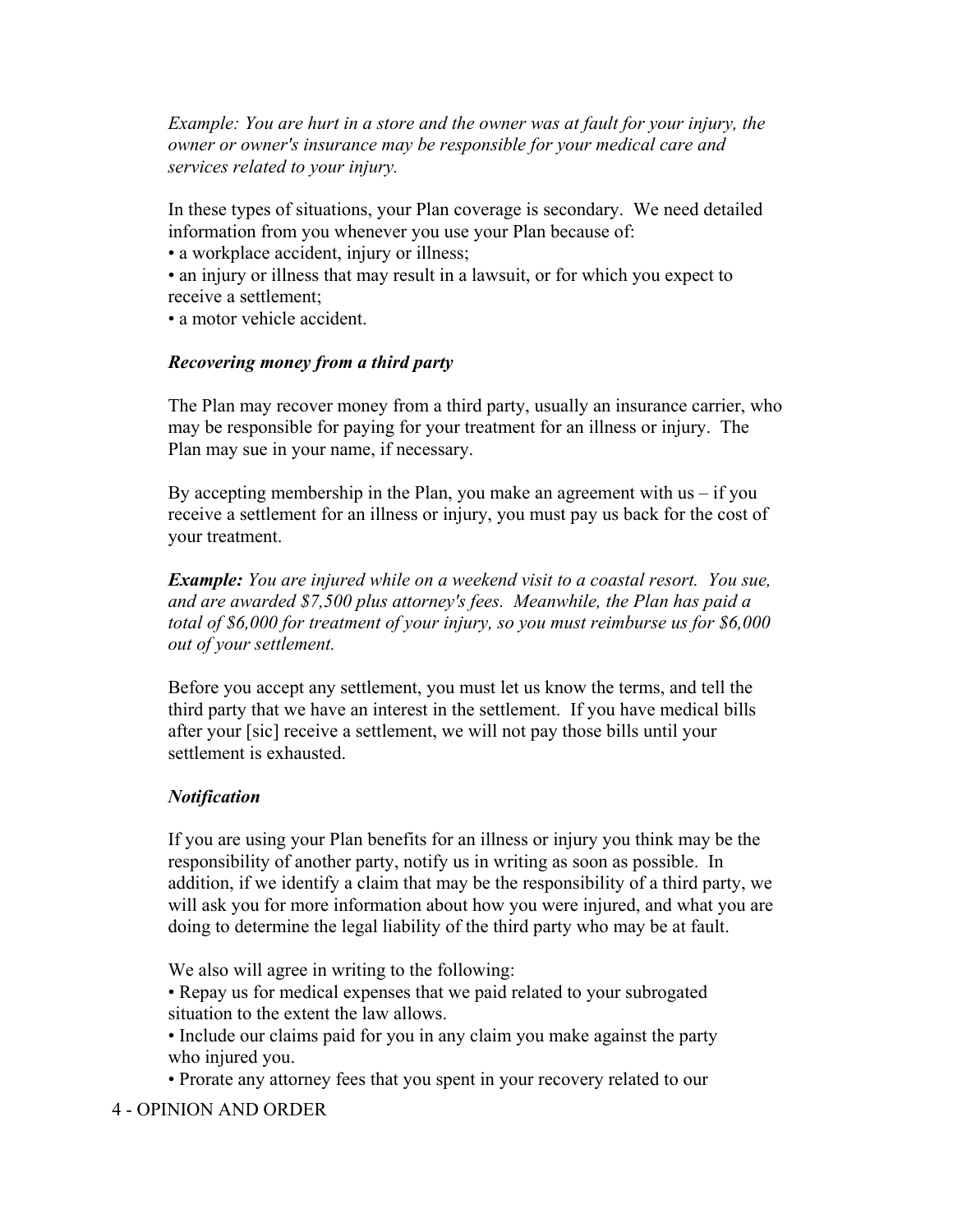repayment.

This Agreement requires that you cooperate with us so that we can recover the amount due to us by law.

Mayor Aff., Ex. 11 at 3.

There is also a master plan document that is silent with respect to reimbursement of medical expenses.

### **III. DISCUSSION**

Plaintiff seeks reimbursement for the \$143,194.69 that it expended on defendant's behalf. Plaintiff alleges that it is entitled to a portion of defendant's recovery, pursuant to the subrogation section of the insurance policy that was issued to defendant. Plaintiff relies on the decision in *Sereboff v. Mid Atlantic Medical Services, Inc*., 547 U.S. 356 (2006). In *Sereboff*, the Supreme Court recognized that Employee Retirement Income Security Act (ERISA) plans are entitled to seek a constructive trust or equitable lien over settlement proceeds received by plan members.

Defendant asserts that she does not owe plaintiff any reimbursement or, alternatively, that plaintiff is only owed a portion of the \$25,000 recovered from the tortfeasor.

 The briefing in this matter has been extensive. In particular, defendant has advanced myriad argument to support her positions. The court evaluated each of these arguments. The analysis below addresses those arguments that were plausibly meritorious. The remainder of defendant's arguments have been considered and rejected.

## **1. ERISA Preemption**

Oregon insurance statutes outline three methods by which a plan can seek reimbursement of medical expenses caused by an automobile accident. *See* Oregon Revised Statutes (ORS) 742.534, 742.536, and 742.538. Each of these methods of recovery is mutually exclusive and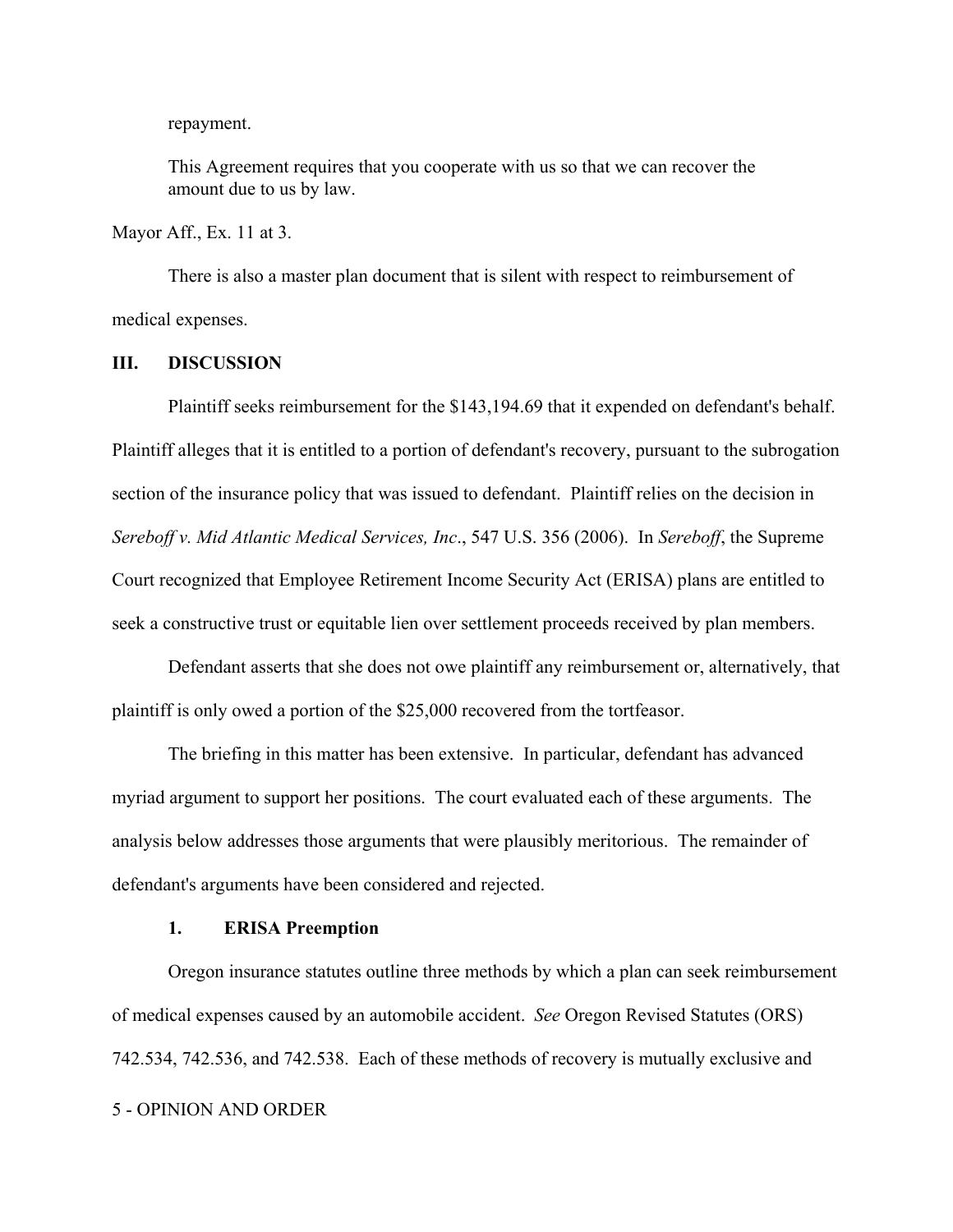sets the upper limit to the amount of reimbursement that a health insurer can seek. Defendant argues that the Oregon statutes govern plaintiff's subrogation action. Plaintiff responds that the Oregon statutes are preempted because an ERISA plan is involved. *See* 29 U.S.C. § 1144(a) (ERISA "supersede[s] any and all State laws insofar as they may now or hereafter relate to any employee benefit plan").

Specifically, plaintiff asserts that it is a self-funded ERISA plan exempt from Oregon state insurance laws. In *FMC Corp. v. Holliday*, 498 U.S. 52 (1990), the Supreme Court considered whether an ERISA plan was subject to state insurance regulations. The plan in *Holliday* was self-funded and did not "purchase an insurance policy from any insurance company in order to satisfy its obligations to its participants." *Id*. at 54. A plan member was injured in a car accident and incurred medical expenses that were paid by the plan. *Id*. at 54-55. When the plan sought a portion of settlement proceeds paid by the tortfeasor, the plan member refused to pay. The plan member relied upon a Pennsylvania law that prohibited benefit plans from exercising subrogation rights on a member's tort recovery. *Id*. at 55. Concluding that ERISA plans are not entirely exempt from state insurance laws, the Supreme Court held that insured employee benefit plans are "subject to indirect state insurance regulation" and are "consequently bound by state insurance regulation insofar as they apply to the plan's insurer." *Id.* at 61. A self-funded ERISA plan, however, is "exempt from state regulation insofar as that regulation 'relate[s] to' the plans." *Id*. at 61 (alteration in original). Because the plan in *Holliday* was self-funded, the Supreme Court concluded that the Pennsylvania law was preempted by ERISA. *Id*.

6 - OPINION AND ORDER In response, defendant contends that the Providence plan is partially funded through insurance and, therefore, subject to the Oregon statutes mentioned above. Defendant points out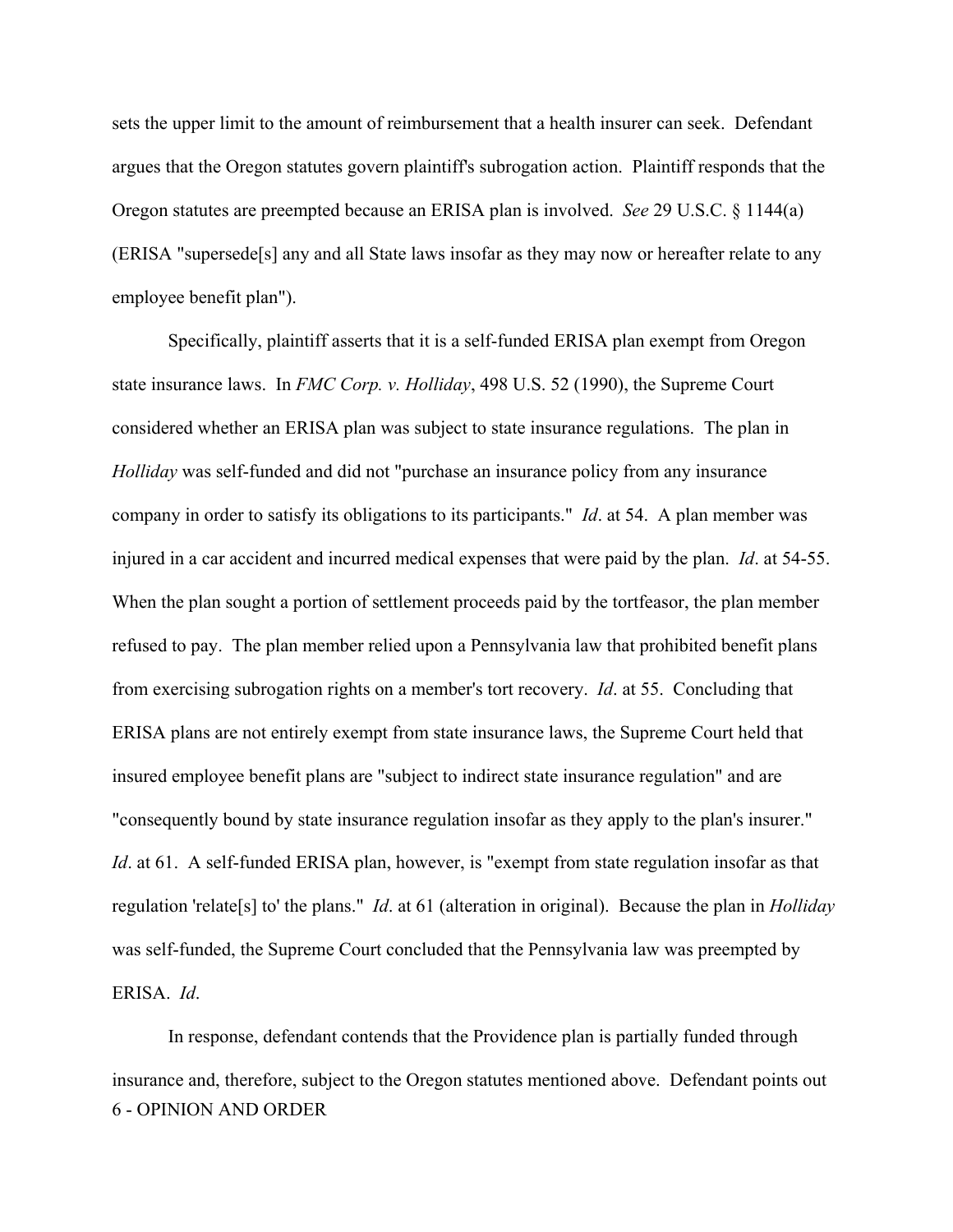that Providence currently holds insurance through Kaiser Permanente and Sun Life Assurance Company. In addition, Providence had stop-loss insurance through Companion Life Insurance Company for medical claims over \$300,000 the year that defendant sustained her injuries.

Although the *Holliday* court held that ERISA plans are not entirely exempt from state insurance laws, ERISA plans are only "bound by state insurance regulation insofar as they apply to the plan's insurer." *Id*. at 61; *see also Lincoln Mut. Cas. Co. v. Lectron Prods., Inc., Employee Health Plan*, 970 F.2d 206, 210 (6th Cir. 1992) (holding that "states may not regulate ERISA plans but may, consistent with the traditional state regulation of insurance, regulate the companies that insure ERISA plans"). In this case, however, "all benefits for which Providence seeks reimbursement were paid exclusively from the self-funded medical plan." Pl.'s Resp. at 8. Because defendant's medical expenses did not trigger coverage under Providence's insurance policies, there is no basis upon which this court can indirectly apply Oregon insurance statutes to the Providence plan. This outcome is consistent with Ninth Circuit case law, which has "repeatedly emphasized that 'ERISA contains one of the broadest preemption clauses ever enacted by Congress.'" *Security Life Ins. Co. of Am. v. Meyling*, 146 F.3d 1184, 1188 (9th Cir. 1998) (quoting *Evans v. Safeco Life Ins. Co.*, 916 F.2d 1437, 1439 (9th Cir. 1990)).

Defendant also argues that ERISA preemption is inappropriate because plaintiff initially asserted its right to reimbursement under the Oregon statutes. In a letter dated March 8, 2006, plaintiff's counsel indicated that "Providence is asserting its right under O.R.S. 742.536 to a lien on any settlement proceeds." Mayor Aff., Ex. 3. Because plaintiff indicated it would pursue reimbursement under ORS 742.536, defendant contends that plaintiff cannot now argue that the Oregon statutes are preempted by ERISA.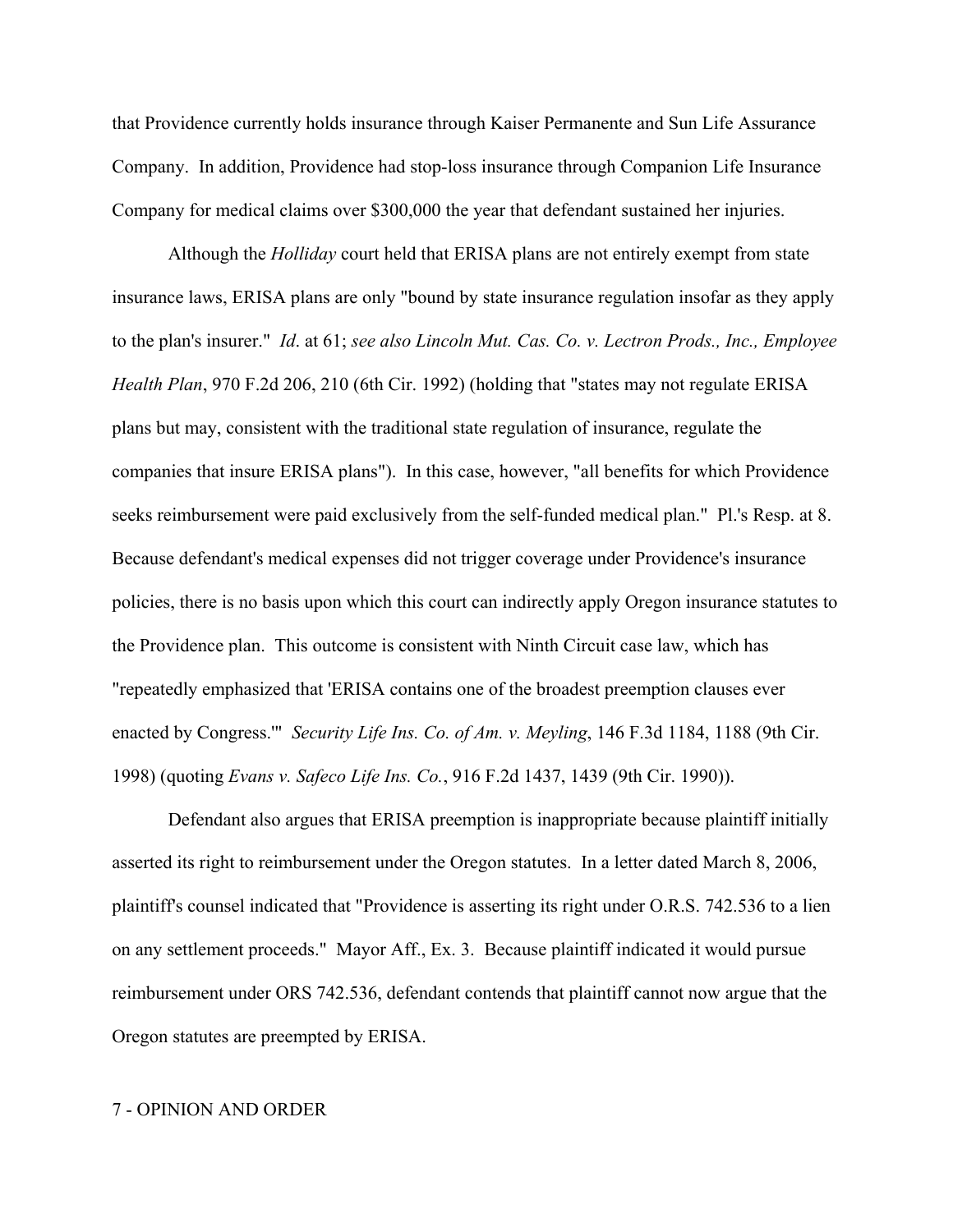"Judicial estoppel, sometimes also known as the doctrine of preclusion of inconsistent positions, precludes a party from gaining an advantage by taking one position, and then seeking a second advantage by taking an incompatible position." *Rissetto v. Plumbers & Steamfitters Local 343*, 94 F.3d 597, 600 (9th Cir. 1996). Defendant has not introduced evidence that plaintiff benefitted from the position staked out in the March 2006 letter. Rather than seeking to gain an advantage, plaintiff was attempting to comply with Oregon law. Within thirty days of learning about an insured's potential legal claim against a third-party, an insurer must notify the insured that they intend to seek reimbursement under ORS 742.536. Because an insurer must reserve the right to reimbursement under ORS 742.536 or risk waiving that right, counsel understandably referenced the Oregon statute in the March 2006 letter. Mentioning ORS 742.536, in a letter sent nearly two years before litigation began and without taking further action, is an insufficient basis for estopping plaintiff in the manner asserted by defendant.

## **2. Conflict Between the Master Plan Document and SPD**

The primary document governing an employee benefit plan is the master plan document, which sets forth the terms and conditions of the plan. Those terms and conditions are then summarized for employees in the benefit plan's summary plan description.<sup>1</sup> Pisciotta v. Teledyne *Indus.*, 91 F.3d 1326, 1329 (9th Cir. 1996). "The SPD is the statutorily established means of informing participants of the terms of the plan and its benefits." *Id*.

<sup>&</sup>lt;sup>1</sup> The court notes that plaintiff attached the wrong SPD to the Complaint. Plaintiff has corrected its error and filed the correct SPD with the court. *See* Pl.'s Concise Statement of Material Facts, Ex. A. Although defendant repeatedly raises this issue in its briefs, the court attaches no significance to plaintiff's clerical error. 8 - OPINION AND ORDER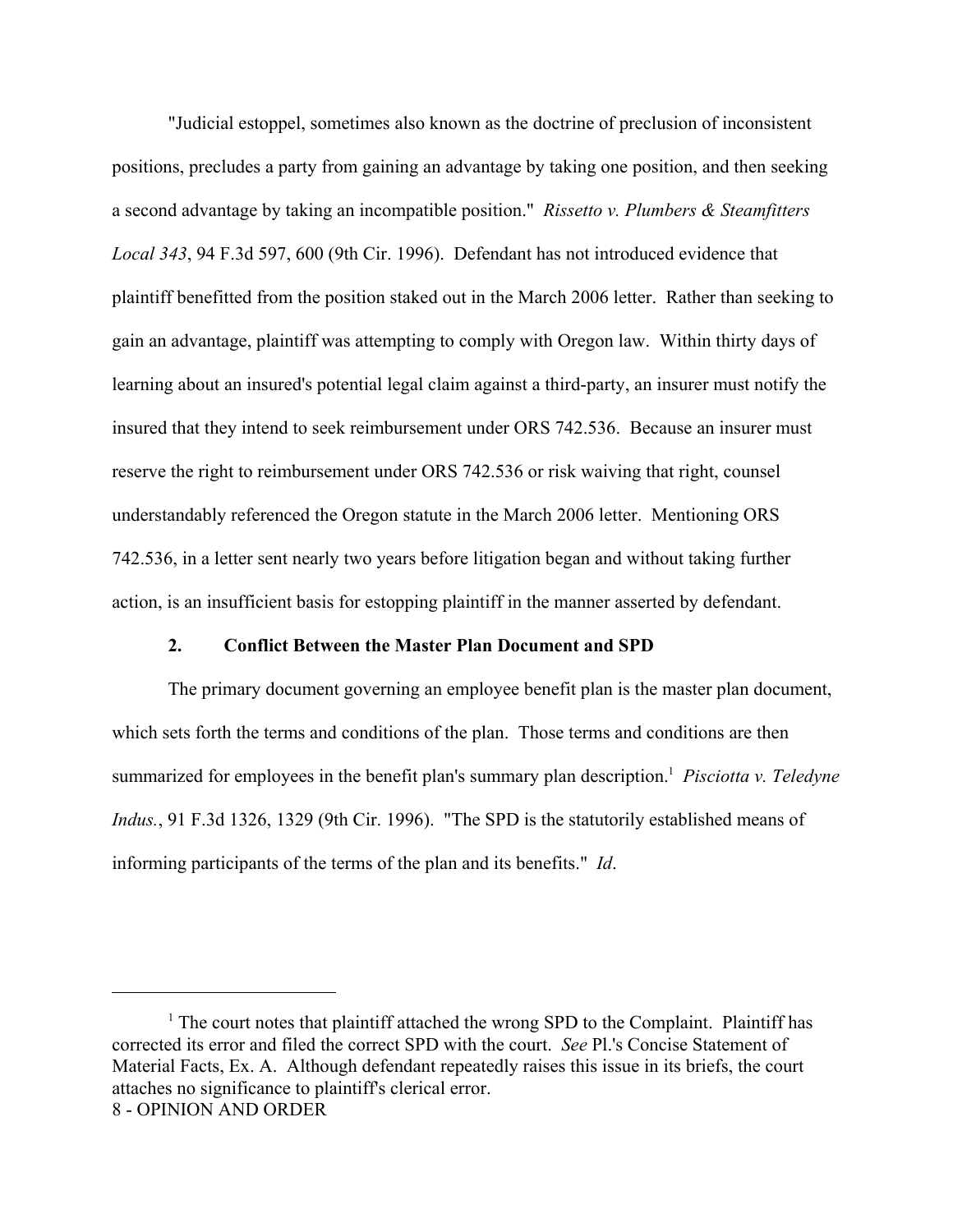Defendant claims that "there is a conflict between the master plan document which is silent on reimbursement and the SPD which allows reimbursement only from the liable thirdparty." Am. Mem. in Supp. of Def.'s Mot. for Summ. J. (Def.'s Am. Mem. for Summ. J.) at 9.

Defendant cites *Bergt v. Retirement Plan for Pilots Employed by Markair, Inc.*, 293 F.3d 1139 (9th Cir. 2002). The employer in *Bergt* created an ERISA retirement plan that allowed current and former pilots to participate. *Id*. at 1141. The plan master document indicated that plaintiff was eligible to participate in the retirement plan. *Id*. at 1143. The SPD, however, "unambiguously" prevented plaintiff from participating in the plan. *Id*. at 1145. The Ninth Circuit observed that it was not dealing with a minor conflict, but "with a substantially more egregious ambiguity arising from an inconsistency between the plan master document and plan summary." *Id*. The court concluded that "when the plan master document is more favorable to the employee than the SPD, and unambiguously allows for eligibility of an employee, it controls, despite contrary unambiguous provisions in the SPD." *Id*. The *Bergt* court also cited several cases that held the SPD controlled where it conflicted with, and was more favorable to the employee, than the master plan document. *Id.*

9 - OPINION AND ORDER Defendant contends that the SPD conflicts with the master plan, because the SPD authorizes subrogation and the master plan does not. Although defendant asserts that the "Master Plan document controls because it is more favorable to Ms. Simnitt," this situation is distinguishable from *Bergt*. Def.'s Am. Mem. for Summ. J. at 10. In *Bergt*, the Ninth Circuit reasoned that it was dealing with an "egregious ambiguity" because the plaintiff was eligible under the master plan and "unambiguously" ineligible under the SPD. Here, the master plan document and SPD are not directly at odds. The alleged inconsistency is that the master plan is silent regarding the plan's right to reimbursement.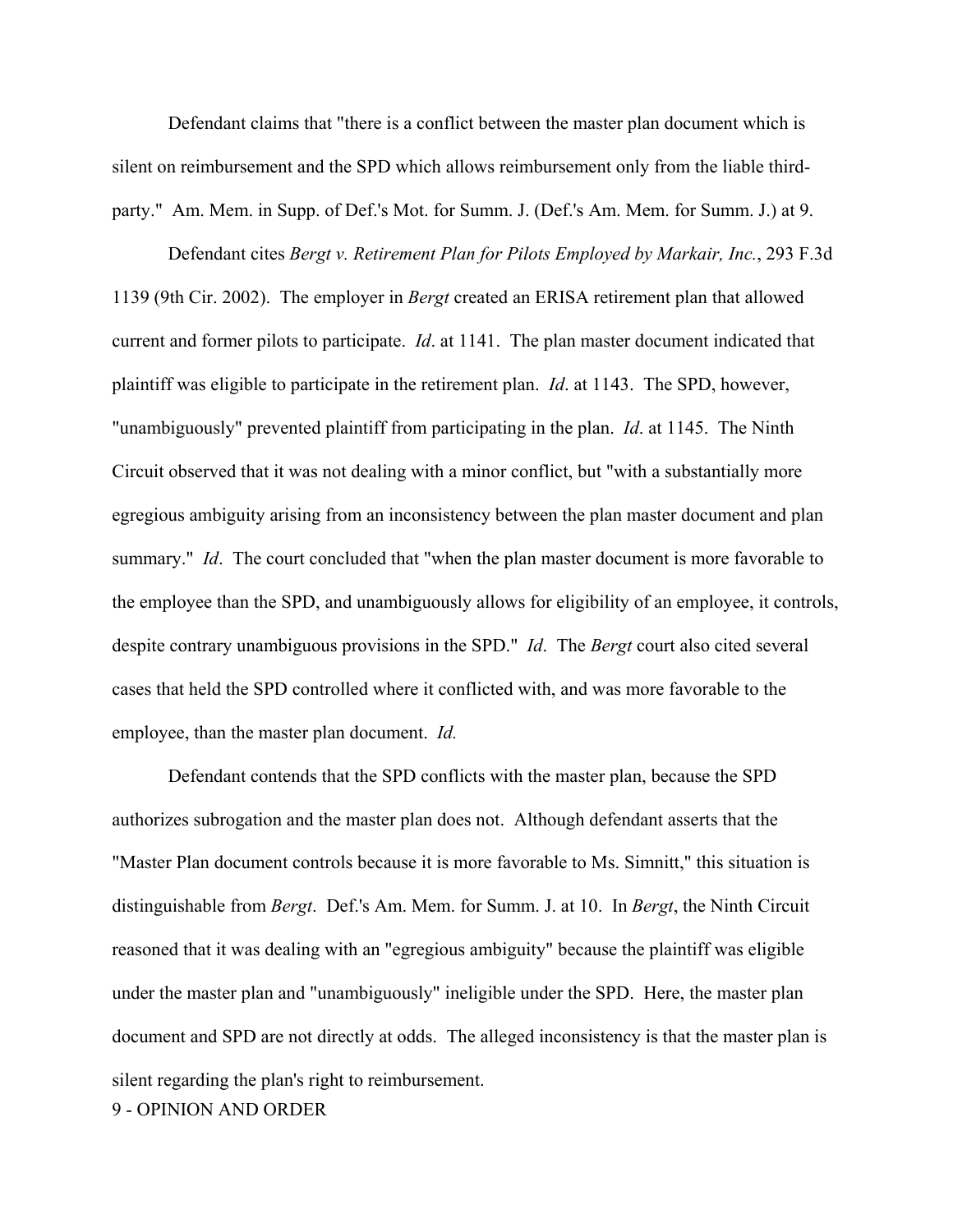The equitable principle underlying *Bergt* is that plan members are entitled to rely on the plan documents – including the master plan and SPD – that have been provided to participants. Accordingly, if one plan document is more favorable to a plan member than another plan document, courts construe the conflict against the ERISA plan in order to avoid unfairly prejudicing plan members. This principle, however, does not justify disregarding the SPD based on mere silence in the master plan. In *Bergt*, the Ninth Circuit recognized "that the SPD is part of the ERISA plan" and cited with approval the Tenth Circuit's decision in *Chiles v. Ceridian*. 95 F.3d 1505, 1511 (10th Cir. 1996) (holding that "SPDs are considered part of the ERISA plan documents" and that when "interpreting the terms of the ERISA plan we examine the plan documents as a whole"). Here, viewing the plan documents as a whole, the SPD supplements the master plan document and notifies plan members that they are expected to permit subrogation if they recover monies from a third party. Since the SPD and master plan are not in conflict, the important policy of protecting plan members from misleading or false information contained in a plan document is not implicated. Courts in several circuits have held that a "summary plan description which is silent on a specific term or issue cannot prevail over the master plan document." *Charter Canyon Treatment Ctr. v. Pool Co.*, 153 F.3d 1132, 1136 (10th Cir. 1998) (listing cases). Similarly, this court believes that a master plan that is silent on an issue cannot prevail over an SPD.

Alternatively, defendant could have argued that an SPD only summarizes the master plan and cannot introduce new terms or policies that disadvantage plan members. *See Brush Wellman, Inc. v. Montes*, 295 F. Supp. 2d 785, 794-95 (N.D. Ohio 2003) ("Thus, standing alone, the summary plan description cannot give rise to a right to reimbursement that is not found in the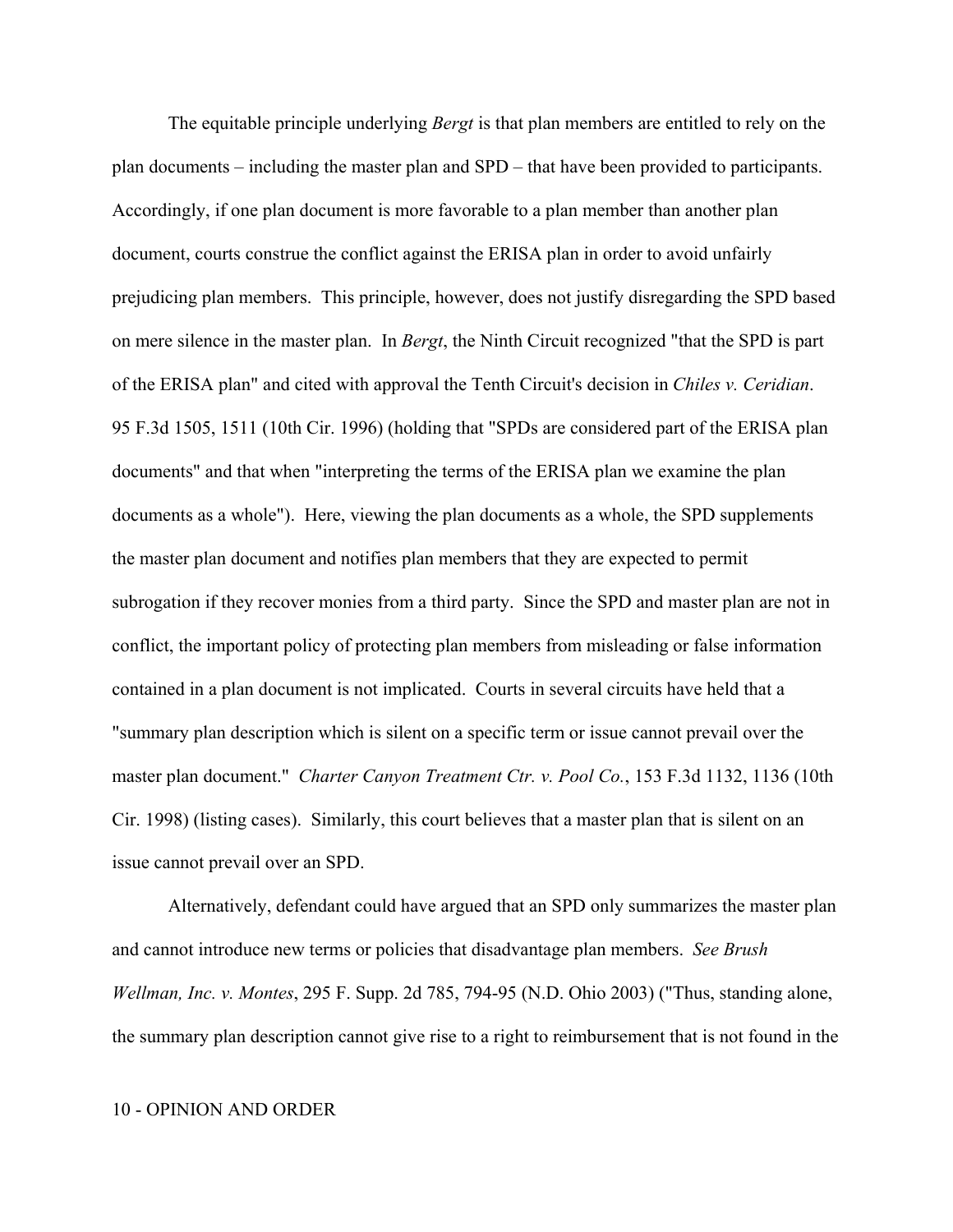underlying Program document."). In this case, however, the SPD was expressly incorporated into the Providence master plan. Exhibit B to the master plan states:

Medical Program benefits are set forth in the Providence Health Plan Member Handbook for Providence Health System Employees, available on-line at http://www.providence.org/Health\_Plans/Members/PHS, which is incorporated by this reference herein.

Pl.'s Resp., Ex. B. In addition to the SPD notifying plan members of potential subrogation, the above section establishes that the duty to reimburse plaintiff was incorporated into the master plan. *See* 295 F. Supp. 2d at 796 (concluding "that the subrogation and exclusion provisions, though contained only in the summary plan description, and not found directly in the Program document, have been incorporated into the Program document by its cross-reference language") Because the subrogation section was incorporated into the master plan, a reasonable person in defendant's position would have expected to reimburse plaintiff.

## **3. Reimbursement From a Participant's Own UIM Policy**

Defendant eventually recovered \$250,000 from insurance companies: \$25,000 directly from the tortfeasor and the remaining \$225,000 from her own UIM policy. Defendant argues that plaintiff is only entitled to a portion of the \$25,000 recovered directly from the third-party tortfeasor, and that the \$225,000 paid by defendant's insurance company is exempt from subrogation.

Even if plan members are required to reimburse Providence in certain situations, defendant argues that the language of the SPD "only allows for recovery of money from third parties who are responsible for the plan member's injuries, not through first party actions." Def.'s Am. Mem. for Summ. J. at 5. Defendant points out that the SPD's subrogation section focuses on the actions of third parties, e.g.: "Sometimes, a third party pays for a member's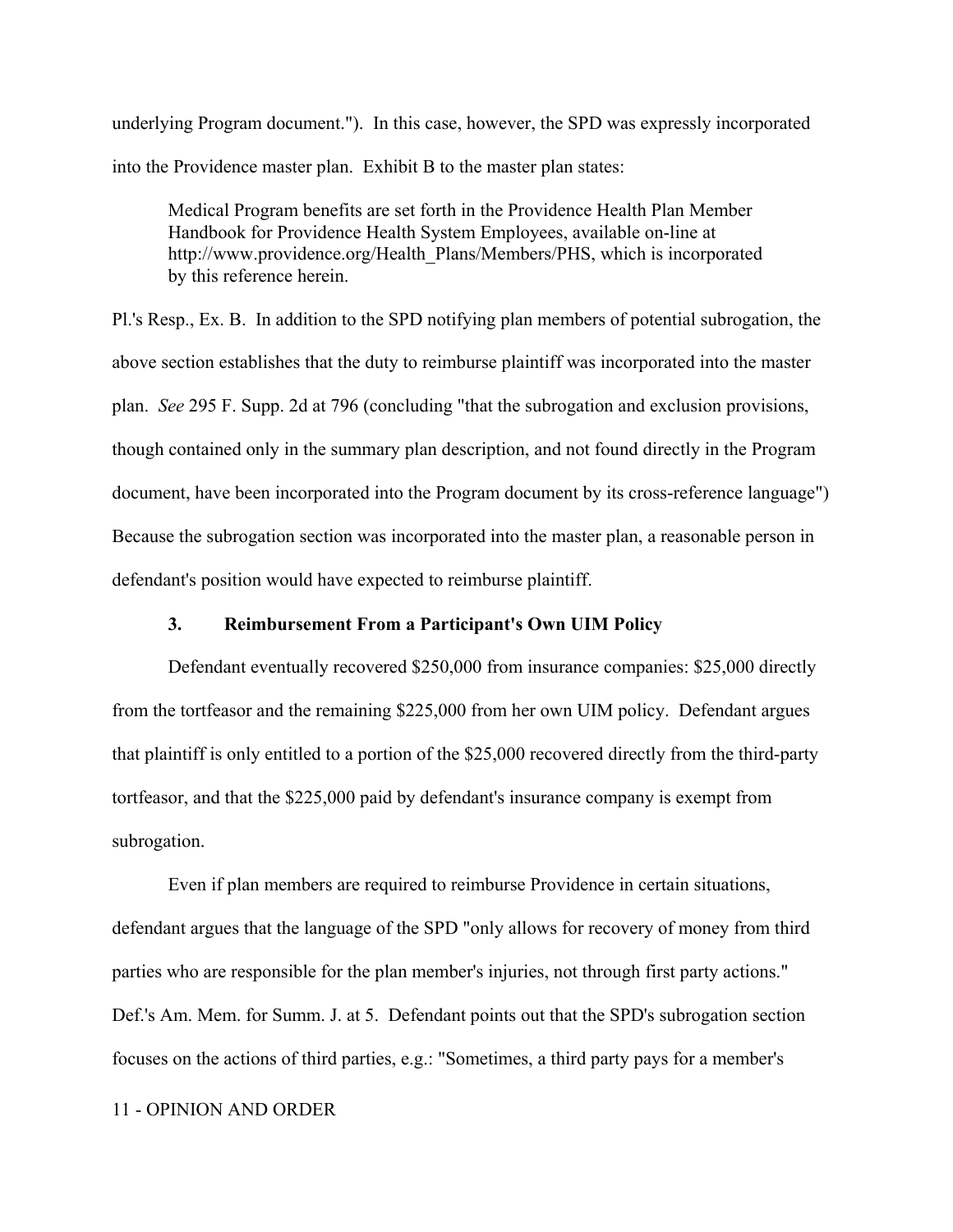medical expenses because the member was injured by them"; "The Plan may recover money from a third party, usually an insurance carrier, who may be responsible for paying for your treatment for an illness or injury"; and "Include our claims for you in any claim you make against the party who injured you." Mayor Aff., Ex. 11 at 3.

Defendant is correct that the subrogation section of the SPD focuses on the potential liability of third parties. However, this court is not persuaded that this focus excludes a recovery under a plan member's own UIM coverage. Despite defendant's attempts to characterize the \$225,000 recovered under defendant's UIM coverage as a first-party recovery, this court concludes that there is no practical difference between recoveries from third-party tortfeasors or from participants' own UIM coverage. "For purposes of UIM coverage, the insurance carrier is said to stand in the shoes of the tortfeasor, and payments made by the UIM carrier are treated as if they were made by the tortfeasor."*Hamm v. State Farm Mut. Auto Ins. Co.*, 88 P.3d 395, 397 (Wash. 2004); *see also Providence Health System-Washington v. Bush*, 461 F. Supp. 2d 1226, 1237 (W.D. Wash. 2006) (applying *Hamm* and concluding that the subrogation language was "broad enough to include the payments" made by the plan member's UIM coverage); *Brush Wellman*, 295 F. Supp. 2d at 797. "[U]nlike first-party medical coverage, UIM coverage is faultbased meaning that insured must establish a third party's liability in tort to trigger coverage." *Boston Mut. Ins. v. Murphree*, 242 F.3d 899, 903 (9th Cir. 2001). If defendant had recovered \$250,000 directly from the tortfeasor, the entire amount would be eligible for subrogation pursuant to the reimbursement section of the SPD; that defendant recovered \$225,000 from her own UIM coverage compels the same outcome. To hold otherwise would provide a windfall to plan members who are injured by uninsured or underinsured tortfeasors.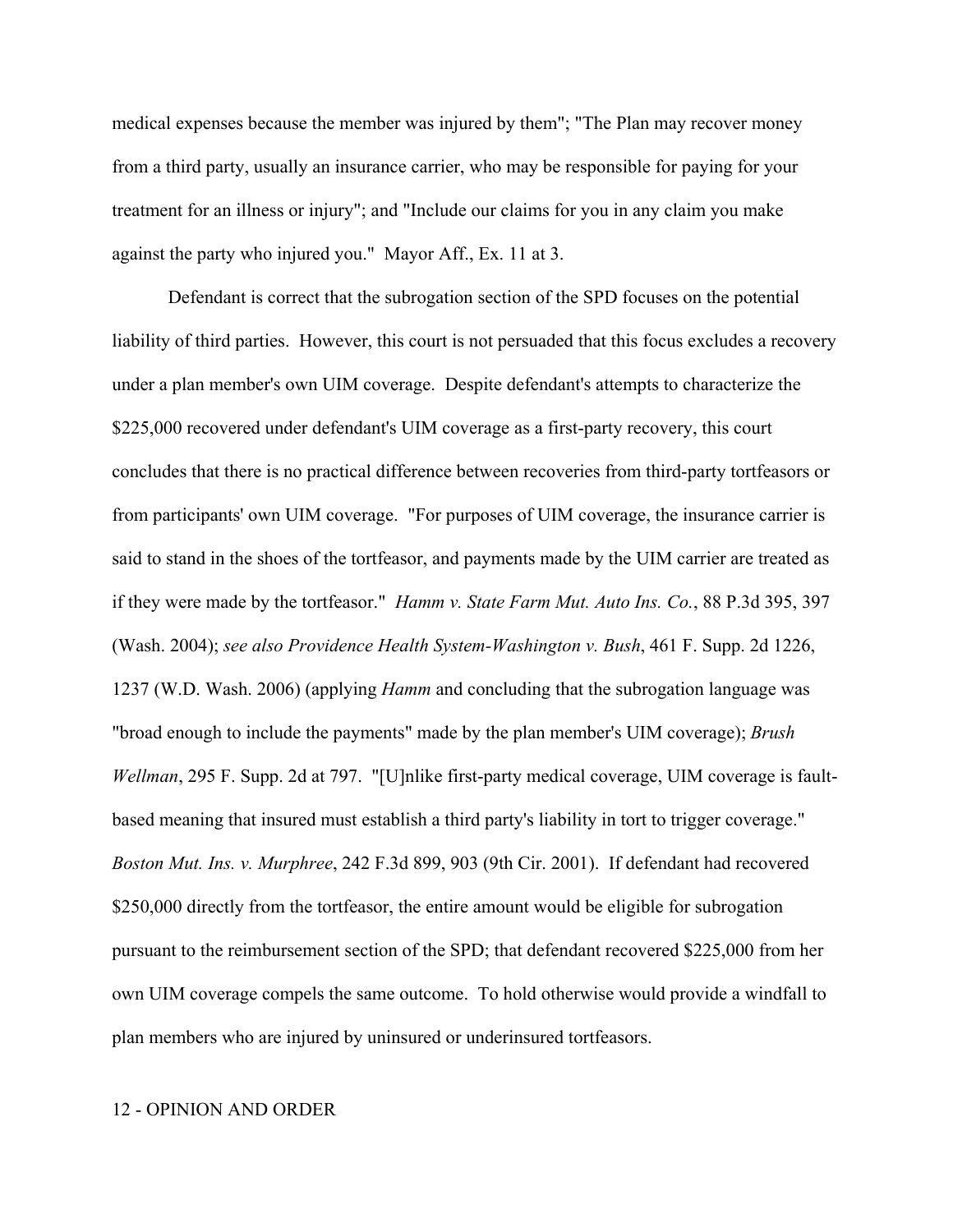Defendant contends that the above cases are inapplicable because Oregon courts have recognized a difference between first-party and third-party recoveries. *See Goddard v. Farmers Ins. Co. of Or.*, 120 P.3d 1260 (Or. Ct. App. 2005); *also Reeves v. Nat. Hydraulics Co.*, 632 P.2d 1306 (Or. Ct. App. 1981). Defendant's reference to this Oregon case law is disingenuous. Oregon courts have occasionally used the terms "first-party" and "third-party" for the sake of clarity, but not in addressing defendant's situation. In *Goddard*, for example, the Court of Appeals used the term "first-party" once in its discussion of *State Farm Mutual Insurance Co. v. Campbell*, 538 U.S. 408 (2003). *See* 120 P.3d at 1280 ("[A]lthough the Campbells had presented evidence of State Farm's nationwide practices in handling first-party claims, that evidence did not establish that State Farm was a 'recidivist' in its treatment of third-party claims . . ."). This court rejects defendant's theory that the periodic use of the term "first-party" in other contexts can be interpreted to mean that an Oregon court would hold that defendant's UIM recovery was exempt from subrogation.

Defendant's argument is also undermined by the language of the subrogation section. Although defendant is correct that the SPD does not specifically mention first-party recoveries from a participant's UIM policy, the subrogation section is couched in hypothetical language. The SPD states that the "Plan *may* recover money from a third party, *usually* an insurance carrier, who *may* be responsible for paying for your treatment for an illness or injury." Mayor Aff., Ex. 11 at 3. As a general rule, courts "must construe ambiguities in an ERISA plan against the drafter and in favor of the insured." *Barnes v. Indep. Auto. Dealers Ass'n of Cal. Health and Welfare Ben. Plan*, 64 F.3d 1389, 1393 (9th Cir. 1995). In its *Bergt* decision, the Ninth Circuit adopted the reasoning of the Fifth Circuit: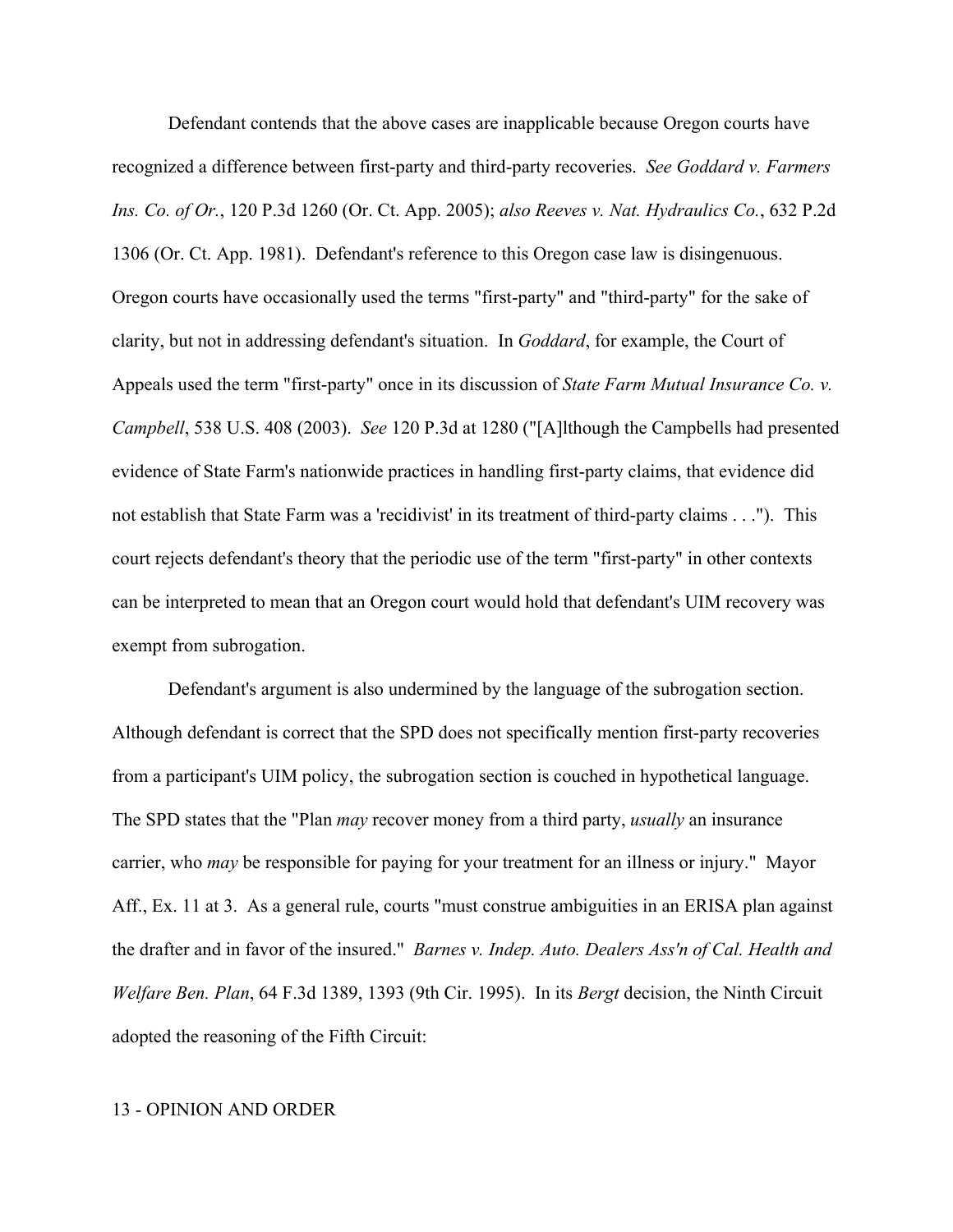Any burden of uncertainty created by careless or inaccurate drafting of the summary must be placed on those who do the drafting, and who are most able to bear that burden, and not on the individual employee, who is powerless to affect the drafting of the summary or the policy and ill equipped to bear the financial hardship that might result from a misleading or confusing document.

293 F.3d at 1145 (quoting *Hansen v. Continental Ins. Co.*, 940 F.2d 971, 982 (5th Cir. 1991)). Failing to specifically warn plan members about possible subrogation from a UIM policy creates no undue uncertainty or unfairness. A reasonable plan member, reading the subrogation section, would expect to reimburse the plan if his or her claim against a third-party tortfeasor resulted in payment, whether directly from the tortfeasor or from another source. *See Saltarelli v. Bob Baker Group Medical Trust*, 35 F.3d 382, 387 (9th Cir. 1994) (adopting "the doctrine of reasonable expectations as a principle of the uniform federal common law informing interpretation of ERISA-governed insurance contracts"). Because a reasonable interpretation of the SPD is broad enough to include recoveries from a plan member's own UIM insurance, this court concludes that plaintiff can seek reimbursement from defendant's entire \$250,000 recovery.

### **4. Applicability of Made Whole Doctrine**

The parties disagree as to whether defendant must be made whole before plaintiff can recover reimbursement for medical expenses. "It is a general equitable principle of insurance law that, absent an agreement to the contrary, an insurance company may not enforce a right to subrogation until the insured has been fully compensated for her injuries, that is, has been made whole." *Barnes*, 64 F.3d at 1394. The plaintiff in *Barnes*, an ERISA plan member, was involved in a car accident. As a result of the accident, the plan member incurred \$23,075.40 in medical bills, \$8,906.92 in lost wages, and experienced substantial pain and suffering. *Id*. at 1392. The plaintiff recovered \$5,000 from her own automobile insurance policy for medical payments. *Id*.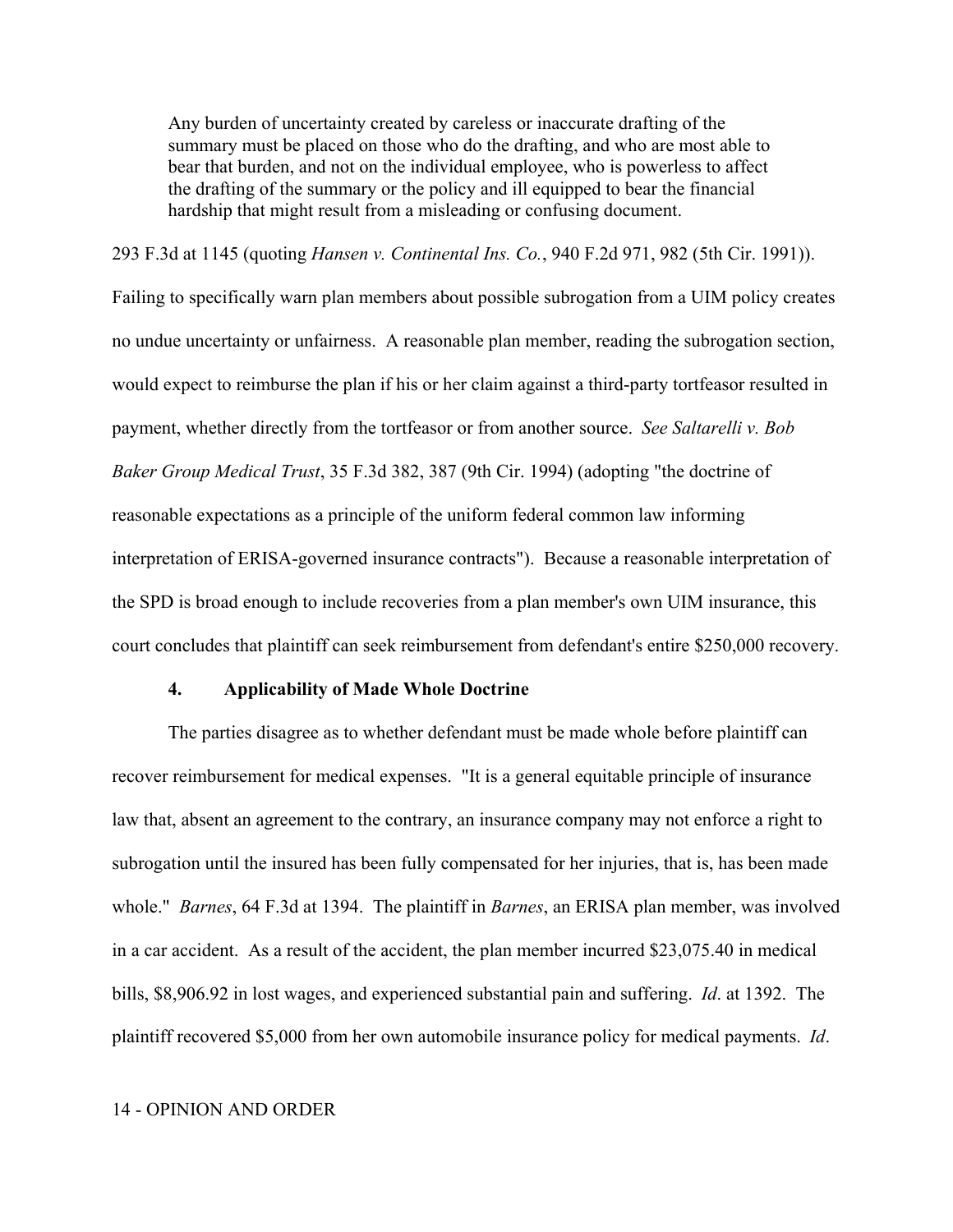The plaintiff also recovered \$25,000 from the tortfeasor, though their settlement agreement provided that the \$25,000 represented general damages only. *Id.*

The plaintiff subsequently filed suit against the ERISA plan, asking for \$18,075.40, the amount of her medical bills minus \$5,000 that was received from her automobile insurance. The plaintiff also submitted an affidavit from her attorney stating that the settlement value of her claims against the tortfeasor was at least \$65,000, not including her claim for lost wages.

The Ninth Circuit ruled that plaintiff was entitled to recover her remaining medical expenses, despite having recovered \$25,000 from the tortfeasor. The *Barnes* court adopted "as federal common law this generally accepted rule that, in the absence of a clear contract provision to the contrary, an insured must be made whole before an insurer can enforce its right to subrogation." *Id*. at 1395. The court observed that it would not apply the made whole rule "if the subrogation clause in the Plan document specifically allowed the Plan the right of first reimbursement out of any recovery [the plan member] was able to obtain even if [the plan member] were not made whole." *Id*.

Defendant argues that she has not been made whole and, consequently, that plaintiff is not entitled to reimbursement. Plaintiff contends that the made whole doctrine was precluded by a provision in the subrogation section. Plaintiff points to the following language in the SPD: "By accepting membership in the Plan, you make an agreement with us – if you receive a settlement for an illness or injury, you must pay us back for the cost of your treatment." Mayor Aff., Ex. 11 at 3. Plaintiff argues that this language specifically provides plaintiff the right of first reimbursement out of any recovery by a plan member.

15 - OPINION AND ORDER Several courts have considered whether similar language in plan documents was sufficiently clear to displace the default rule that an insured must be made whole before an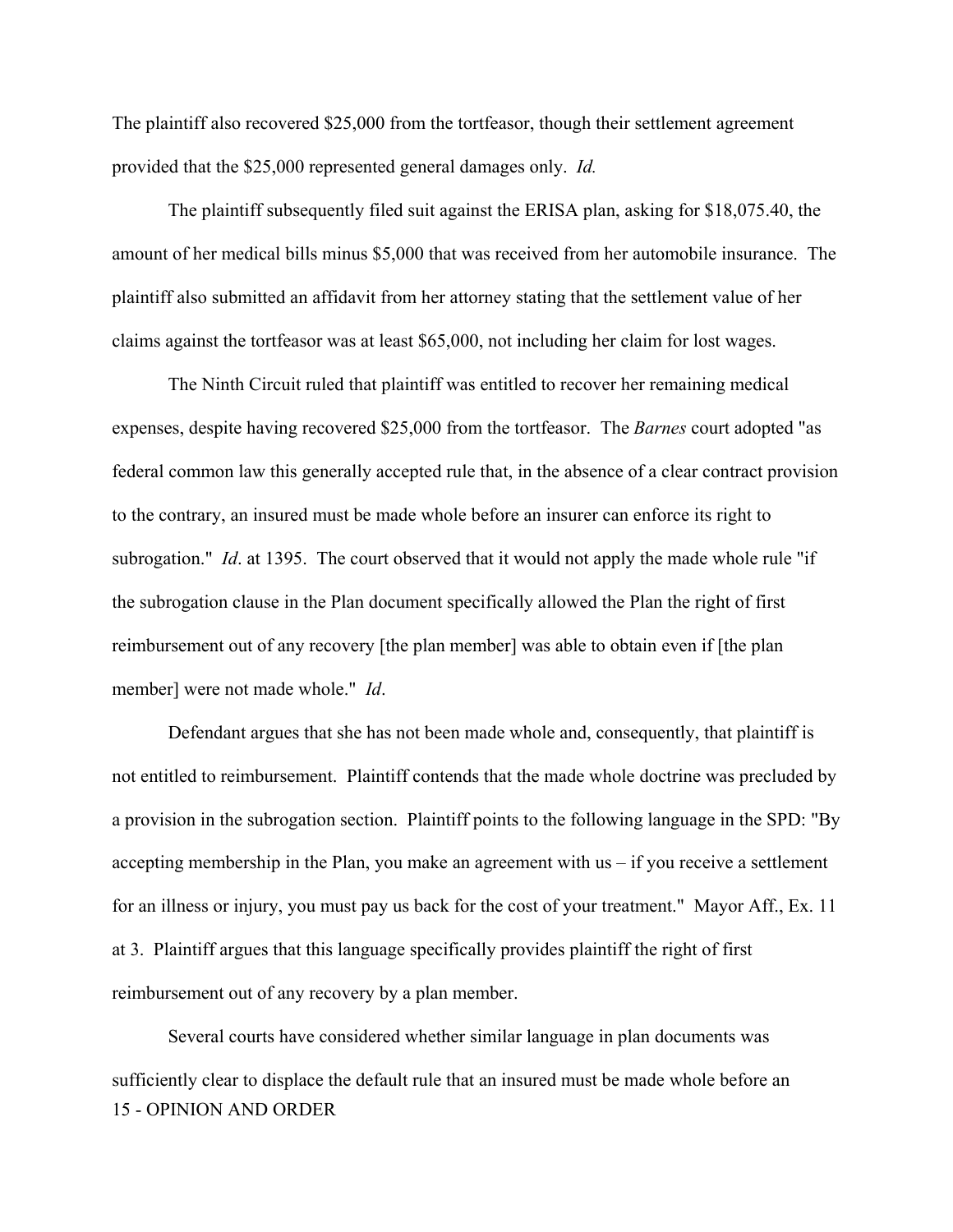insurer can seek reimbursement. In *Providence Health System-Washington*, the plan stated that: "[i]f someone else is legally responsible or agrees to compensate you for injuries suffered by you or a family member, you will need to reimburse the plan for up to 100% of any benefits the plan paid in connection with those injuries." 461 F. Supp. 2d at 1234. The Washington district court observed that "[n]owhere in the plan language is there a suggestion, let alone a clear statement, that a plan beneficiary is signing away his or her make whole rights. Neither the make whole doctrine nor any euphemism sounding like the make whole doctrine is mentioned in the plan. " *Id*. at 1235.

In *Beveridge v. Benefit Recovery, Inc*., the plan stated that "[t]he Plan's right of subrogation and repayment is not subject to the insured/injured party first being made whole, that is, 'make whole' rule does not apply to the Plan." No. CIV-04-2729-PHX-SMM, 2006 WL 2052696, at \*5 (D. Ariz. July 21, 2006). The Arizona district court concluded that the plan language did overcome the presumption that the made whole doctrine applied.

In *Cagle v. Bruner*, the Eleventh Circuit considered policy language that gave the plan:

the right to seek repayment from the other party or his insurance company, or in the event you or your dependent recovers the amount of medical expense paid by the Fund by suit, settlement or otherwise from any third person or his insurer, . . . the right to be reimbursed therefor through subrogation.

112 F.3d 1510, 1521 (11th Cir. 1997). The *Cagle* court concluded that the above excerpt was "standard subrogation language, which we think does not demonstrate a specific rejection of the make whole doctrine." *Id*.; *see also Guy v. Se. Iron Workers' Welfare Fund*, 877 F.2d 37, 38-39 (11th Cir. 1989) (applying the made whole doctrine even though the plan had a right to reimbursement from "all amounts recovered by suit, settlement or otherwise from any third person or his insurer to the extent of benefits provided hereunder"); *Copeland Oaks v. Haupt*,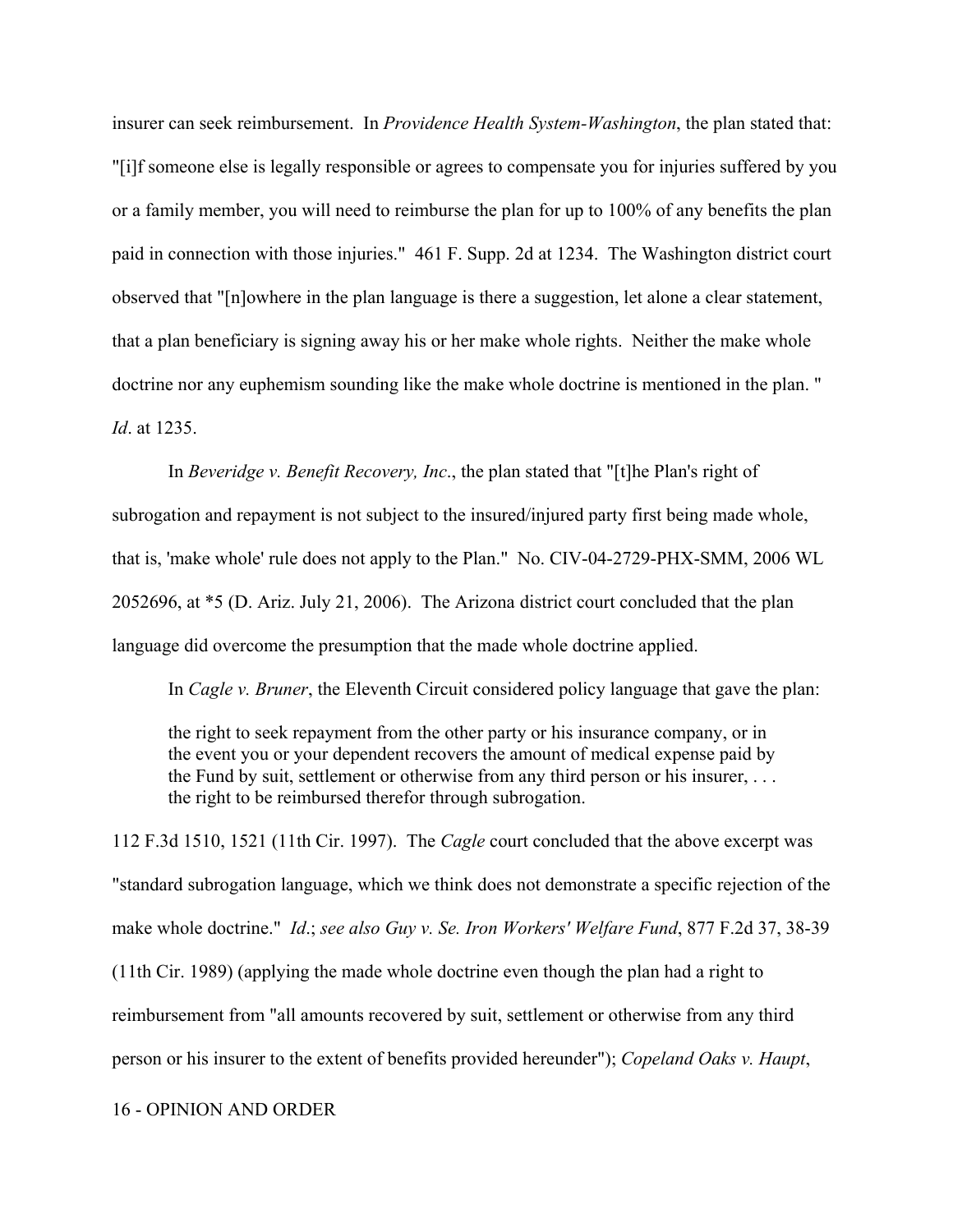209 F.3d 811, 815 (6th Cir. 2000) (holding that "in order for plan language to conclusively disavow the default rule, it must be specific and clear in establishing *both* a priority to the funds recovered *and* a right to any full or partial recovery").

Based upon the above case law, this court concludes that the language in the SPD is insufficient to disavow the made whole doctrine. In those circuits that have adopted the made whole doctrine as the default rule, insurers are required to state with particularity that the doctrine will not apply. This court concludes that subrogation language stating a participant "must pay the [plan] back" for medical expenses is insufficiently clear to defeat the presumption that the made whole rule applies. Because no "clear contract provision to the contrary" exists, defendant is entitled to be made whole before plaintiff can seek reimbursement.

## **5. Whether Defendant Has Been Made Whole**

This court must next determine whether defendant was made whole by the \$250,000 recovered from the tortfeasor and defendant's UIM policy. As an initial matter, this court notes that one-third of defendant's \$250,000 recovery was paid in attorney fees. Mayor Aff., Ex. 1 at 3. Because the subrogation section of the SPD allows plan members to deduct any attorney fees spent in recovery, only \$166,666.66 of the \$250,000 is eligible for reimbursement. Mayor Aff., Ex. 11 at 3 (subrogation provision allows prorating "any attorney fees that you spent in your recovery related to our repayment").

17 - OPINION AND ORDER Although plaintiff is only seeking \$143,194.69 in reimbursement, defendant argues that the true measure of her medical damages is \$442,792.59, the amount of defendant's medical bills before they were reduced due to write-offs by plaintiff. Defendant cites *White v. Jubitz Corp.*, where the Oregon Court of Appeals held that billed amounts later written off by a medical provider are economic damages. 182 P.3d 215, 219 (Or. Ct. App. 2008) (concluding that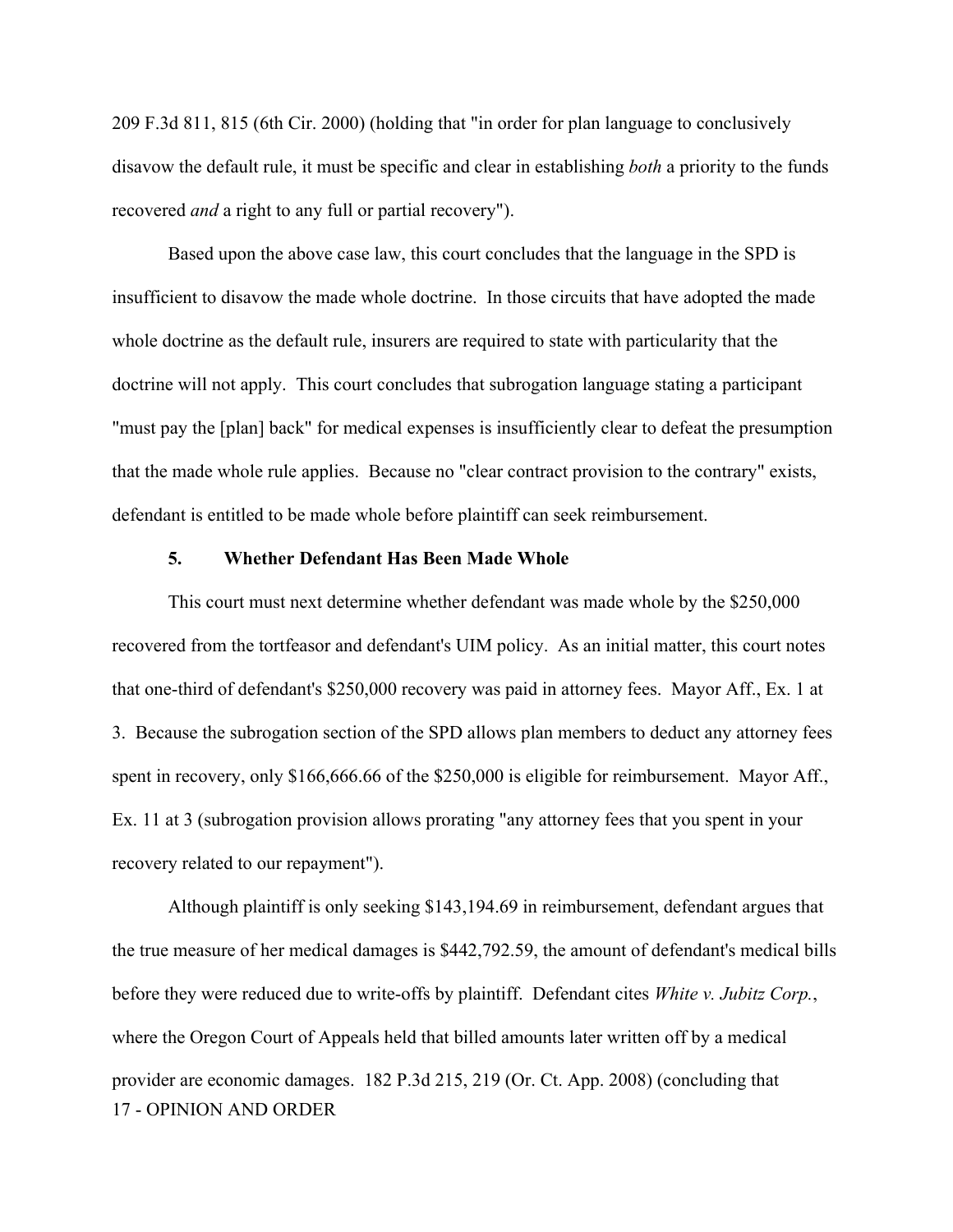damages are "those charges to which a[n insured] becomes liable or subject when the [insured] received treatment, without regard to amounts that a medical provider subsequently writes off"). Asserting that her medical expenses alone were \$442,792.59, defendant argues that she has not been made whole by her recovery.

The underlying premise of defendant's argument – that a participant's medical expenses can be used to offset a plan's right to reimbursement – is flawed. In order to guarantee that an injured insured was made whole, the *White* court adopted a rule that allowed an insured to recover the full amount for which they could be potentially held liable. *See* 182 P.3d at 219 (observing that a plaintiff's "personal liability on a medical bill would vary greatly depending on whether, at the time of trial, the plaintiff or medical provider had submitted bills to the insurance provider, or whether the insurance provider had processed the bills and calculated the amounts that it would pay on the plaintiff's behalf"). Defendant, however, was never financially responsible for either the \$442,792.59 or \$143,194.69 figure. Not only did plaintiff pay for defendant's medical expenses, the SPD stipulates that a plan member is only required to reimburse the plan after they receive a settlement. Mayor Aff., Ex. 11 at 3 (noting that "*if* you receive a settlement for an illness or injury, you must pay us back for the cost of your treatment") (emphasis added).

Because defendant was never personally responsible for her medical expenses, both the \$442,792.59 and the \$143,194.69 figure are irrelevant for purposes of the made whole doctrine. In determining whether a plan member has been made whole, this court concludes that the factfinder need only consider damages other than the medical expenses for which subrogation is sought.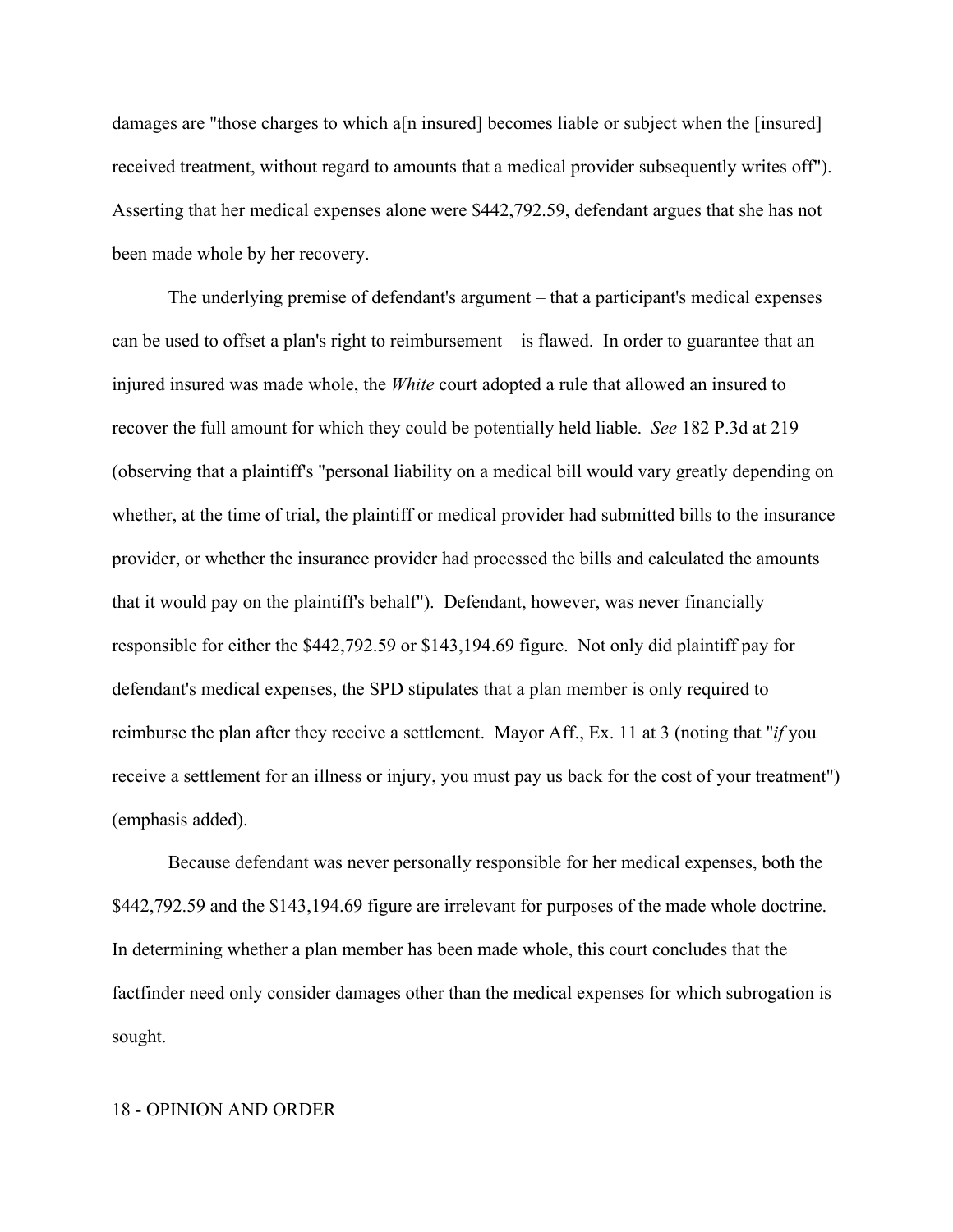Defendant has introduced affidavits that purportedly establish losses in excess of \$166,666.66, the amount recovered by defendant after attorney fees are deducted. In an affidavit, counsel for defendant estimated that his client's claim for medical expenses, loss of earning capacity, lost wages, future medical expenses, and pain and suffering is worth approximately \$3,547,792.59.<sup>2</sup> Rosenbaum Aff.  $\parallel$  3. In its Response, plaintiff objects that the affidavit submitted by defendant's attorney "d[id] not give a lot of details" and that there remained a genuine issue of fact for trial as to damages. Pl.'s Resp. at 6. Defendant subsequently submitted affidavits from two other attorneys, which alternately estimate that defendant's claim is worth "\$2,500,000 plus" or "in the range of \$2,000,000.00 to \$3,000,000." Jolles Aff. ¶ 5; Simmons Aff. ¶ 7.

In *Barnes*, plaintiff's counsel submitted an affidavit attesting to the fact that his client sustained \$65,000 in damages, including medical expenses, pain and suffering, and special damages. In addition to the attorney's affidavit, the Ninth Circuit considered an exhibit that indicated the plaintiff had \$8,906.92 in lost wages. 64 F.3d at 1395. The court, noting that the ERISA plan "did not dispute the \$65,000 figure or present its own estimate," determined that plaintiff had not been made whole by the \$25,000 she recovered from the tortfeasor. *Id*.

Defendant argues the submitted affidavits establish, as a matter of law, that defendant has not been made whole. This court has carefully reviewed the affidavits, along with descriptions of the injuries suffered by defendant and the attached photographs of defendant's damaged automobile. Given the clear liability of the tortfeasor and the catastrophic injuries sustained by defendant, it appears doubtful that a jury would value defendant's claim at less than \$166,666.66.

 $2$  This figure presumably includes the \$442,792.59 in medical expenses that was billed to the Providence plan. 19 - OPINION AND ORDER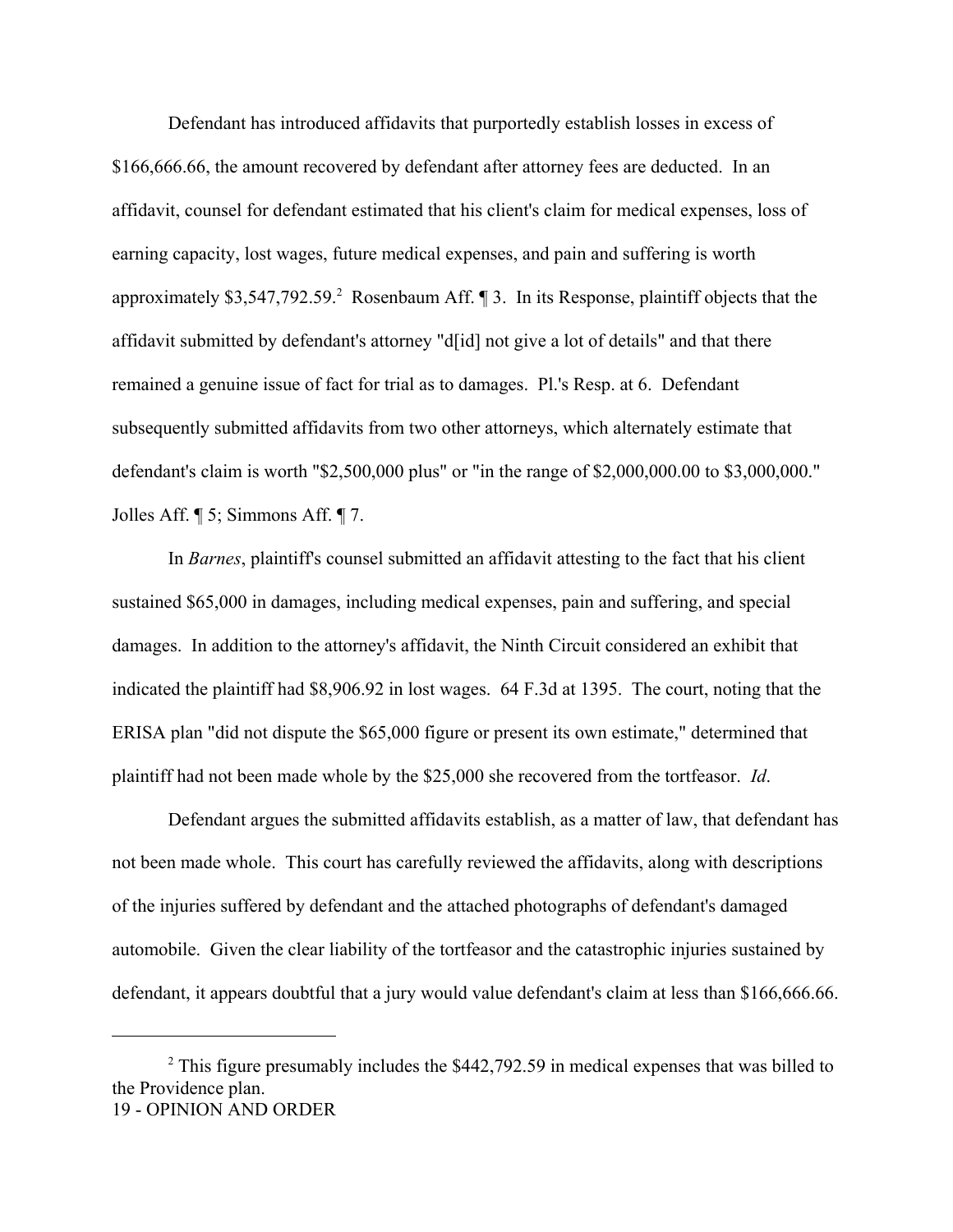However, unlike the ERISA plan in *Barnes,* plaintiff has not admitted that the valuation of defendant's claims is accurate. Viewing the evidence in the light most favorable to the nonmoving party, this court cannot determine whether a reasonable jury would find plaintiff had been made whole by the \$166,666.66 recovery. "For nothing is better settled than that, in such cases as the present, and other actions for torts where no precise rule of law fixes the recoverable damages, it is the peculiar function of the jury to determine the amount by their verdict." *Barry v. Edmunds*, 116 U.S. 550, 565 (1886). As discussed above, defendant will be required at trial to prove that her damages – including medical expenses other than those paid by plaintiff, loss of earnings, pain and suffering, and future medical expenses – exceed \$166,666.66.

## **6. Whether Subrogation Is "Appropriate" Under ERISA**

ERISA permits a fiduciary to bring a civil action to obtain "appropriate equitable relief . . . to enforce any provisions . . . of the plan." 29 U.S.C. § 1132(a)(3). Defendant asserts that it would not be appropriate to permit reimbursement for a variety of reasons: the incorrect attachment of Exhibit A to the complaint, alleged inconsistencies and ambiguities in the plan documents, and the made whole doctrine. Defendant also asserts that it would "not be equitable or appropriate for the plaintiff to gut this very limited settlement by requiring repayment in full of all its medical bills." Def.'s Reply at 14.

20 - OPINION AND ORDER Defendant cites *Arkansas Department of Health & Human Services v. Ahlborn*, 547 U.S. 268 (2006), for the proposition that Providence's reimbursement right should be limited to a percentage of defendant's recovery. The plaintiff in *Ahlborn* was involved in a car accident and later recovered \$550,000 from the tortfeasor. *Id*. at 274. The parties to the settlement stipulated that defendant's claim was worth \$3 million. *Id*. Based upon these figures, the Court only allowed Medicaid to recover one-sixth of the expenses paid by Medicare. Defendant argues that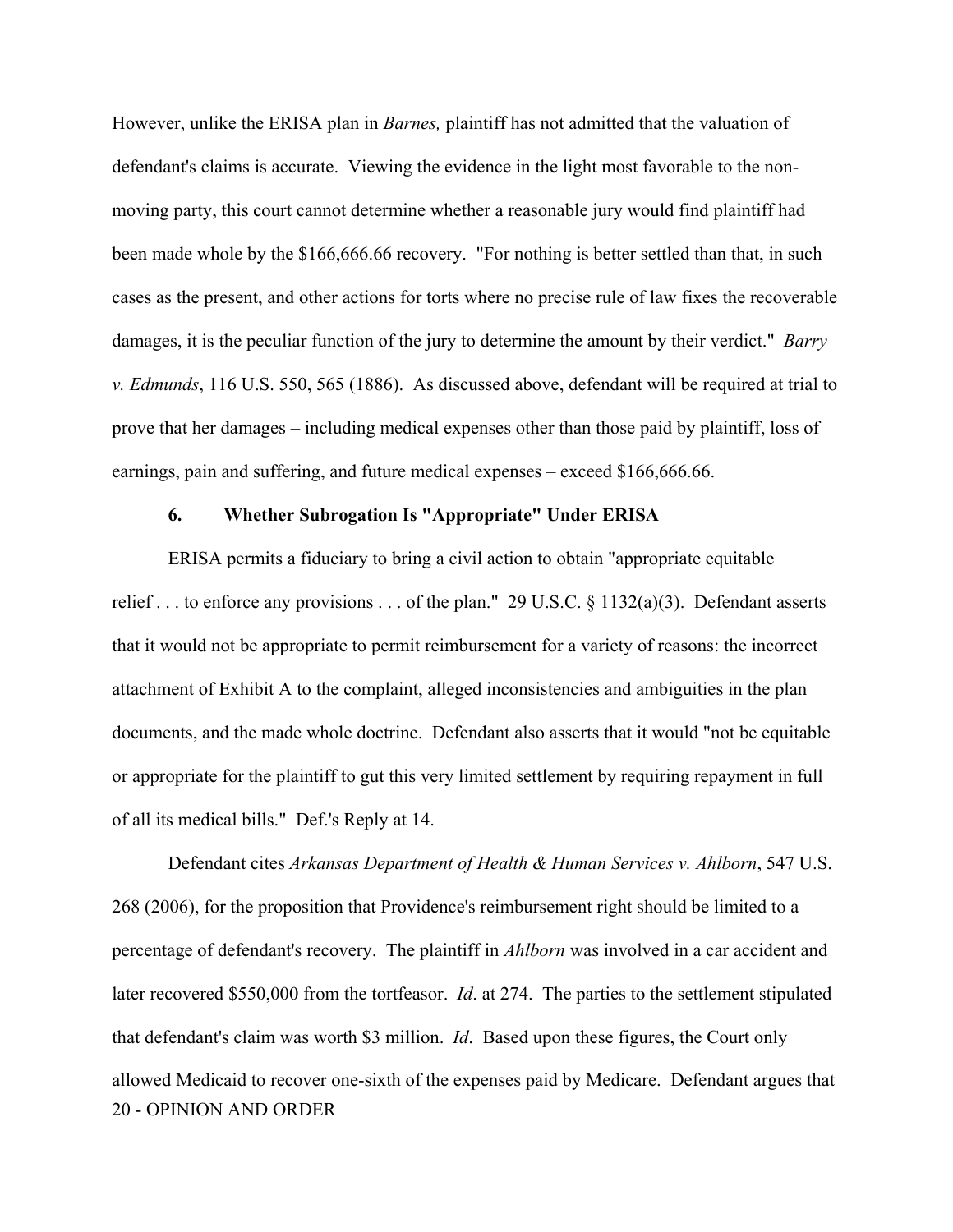*Ahlborn* stands for the proposition that courts should apply equitable principles and only allow partial reimbursement if justice requires.

This issue is not yet ripe. Since both parties' motions for summary judgment are denied, this matter will continue to trial. If a jury decides that defendant has not been made whole and that plaintiff is not entitled to reimbursement, a ruling on this issue will be unnecessary. If a jury decides that plaintiff is entitled to a portion of defendant's recovery, this court will then determine whether the award is "appropriate" given the Supreme Court's decision in *Ahlborn*.

## **7. Breach of Contract**

Plaintiff has also raised a common law breach of contract claim. In *Providence Health Plan v. McDowell*, the Ninth Circuit held that a breach of contract action involving a reimbursement provision was not preempted by ERISA. 385 F.3d 1168, 1172 (9th Cir. 2004) (concluding that the claim was not preempted because "Providence is simply attempting, through contract law, to enforce the reimbursement provision"). As in *McDowell*, "Providence has already paid ERISA benefits on behalf of the [defendant], and they are not disputing the correctness of the benefits paid." *Id*.

Pursuant to *McDowell*, plaintiff's breach of contract claim survives defendant's motion for summary judgment. In light of this court's decision to apply the made whole doctrine, however, the state law breach of contract claim is immaterial to the ultimate outcome of the dispute. Because the made whole doctrine applies to the reimbursement language in the SPD, the result will be the same whether this court applies breach of contract principles or the "appropriate equitable relief" provided under  $\S 502(a)(3)$ . In either case, no reimbursement of the plan is required until defendant has been fully compensated for her losses.

## 21 - OPINION AND ORDER **8. Attorney Fees and Costs**